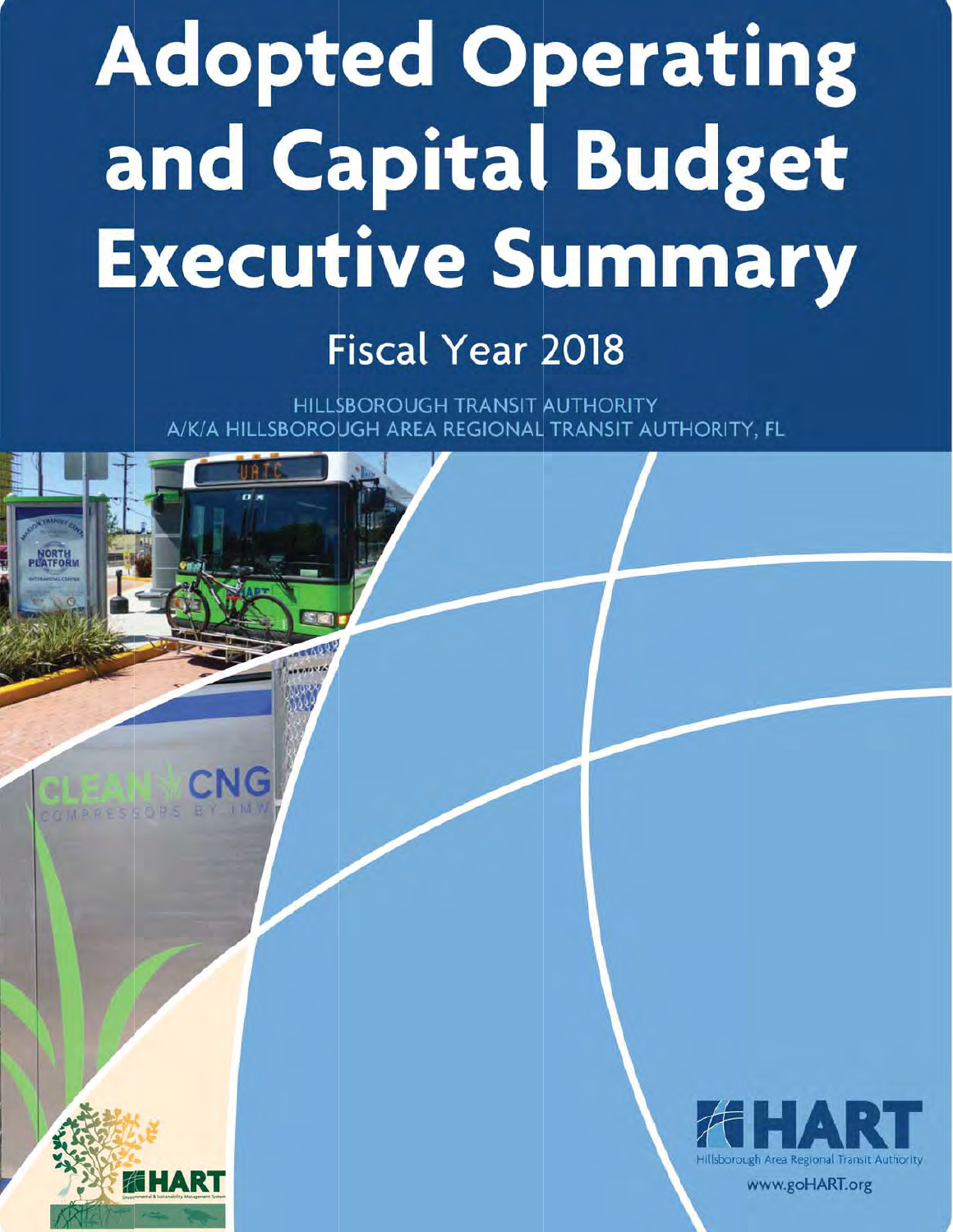| <b>Summary of Operating Revenues and Expenses</b><br><b>FY2016 to FY2018</b> |                     |                     |                     |                                  |  |
|------------------------------------------------------------------------------|---------------------|---------------------|---------------------|----------------------------------|--|
| <b>Operating Revenues:</b>                                                   | FY2016 Actual       | FY2017 Budget       | FY2018 Budget       | Variance<br><b>FY18 vs. FY17</b> |  |
| <b>Fare Revenues</b>                                                         | \$3,969,540         | \$4,717,010         | \$3,462,602         | (\$1,254,408)                    |  |
| Pass Revenues                                                                | \$11,189,168        | \$12,614,728        | \$10,418,154        | ( \$2,196,574)                   |  |
| Advertising Income                                                           | \$1,144,644         | \$755,770           | \$828,367           | \$72,597                         |  |
| Interest Income                                                              | \$60,899            | \$84,466            | \$80,000            | (54, 466)                        |  |
| Other Income                                                                 | \$243,979           | \$476,683           | \$774,330           | \$297,647                        |  |
| Ad Valorem Tax Revenue                                                       | \$34,869,378        | \$36,929,240        | \$40,212,746        | \$3,283,506                      |  |
| <b>Ad Valorem Transfers</b>                                                  | (\$20,770)          | ( \$2,140,668)      | ( \$100,000]        | \$2,040,668                      |  |
| <b>Federal Operating Grants</b>                                              | \$9,893,280         | \$12,342,000        | \$11,411,608        | ( \$930, 392)                    |  |
| <b>State Operating Grants</b>                                                | \$5,205,625         | \$5,827,256         | \$5,379,360         | ( \$447, 896)                    |  |
| <b>Local Operating Grants</b>                                                | \$650,000           | \$650,000           | \$650,000           | \$0                              |  |
| Tampa Historic Streetcar, Inc.                                               | \$243,640           | \$458,877           | \$633,728           | \$174,851                        |  |
| <b>Fund Balance Recovery</b>                                                 |                     |                     | ( \$3,183,506)      | ( \$3,183,506)                   |  |
| Total:                                                                       | <u>\$67,449,383</u> | <u>\$72,715,362</u> | \$70,567,388        | <u>(\$2,147,974)</u>             |  |
|                                                                              |                     |                     |                     |                                  |  |
| <b>Operating Expenses:</b>                                                   | FY2016 Actual       | FY2017 Budget       | FY2018 Budget       | Variance<br><b>FY18 vs. FY17</b> |  |
| <b>Salaries and Wages</b>                                                    | \$38,179,335        | \$36,735,562        | \$36,399,255        | ( \$336, 307)                    |  |
| Fringe Benefits*                                                             | \$14,722,395        | \$10,529,491        | \$13,376,798        | \$2,847,307                      |  |
| <b>Fuel and Oil</b>                                                          | \$4,389,479         | \$5,199,962         | \$3,324,950         | (\$1,875,012)                    |  |
| Parts and Supplies                                                           | \$4,242,803         | \$4,720,991         | \$3,664,584         | ( \$1,056,407)                   |  |
| <b>Operational Contract Services</b>                                         | \$3,325,738         | \$4,600,701         | \$4,765,243         | \$164,542                        |  |
| <b>Administrative Contract Services</b>                                      | \$919,910           | \$1,882,290         | \$1,612,533         | ( \$269, 757]                    |  |
| <b>Legal Services</b>                                                        | \$290,604           | \$610,595           | \$690,905           | \$80,310                         |  |
| <b>Marketing and Printing</b>                                                | \$377,179           | \$691,477           | \$533,935           | (\$157,542)                      |  |
| <b>Insurance Costs</b>                                                       | \$4,142,979         | \$3,042,804         | \$3,447,475         | \$404,671                        |  |
| <b>Utilities</b>                                                             | \$1,024,843         | \$1,010,530         | \$1,061,146         | \$50,616                         |  |
| <b>Taxes and Fees</b>                                                        | \$722,121           | \$229,304           | \$145,351           | ( \$83, 954]                     |  |
| <b>Other Administrative Expenses</b>                                         | \$2,236,004         | \$3,461,655         | \$1,545,213         | ( \$1,916,442]                   |  |
| Total:                                                                       | <u>\$74,573,392</u> | <u>\$72,715,362</u> | <u>\$70,567,388</u> | <u>(\$2,147,974)</u>             |  |

 *\* net of employee contribution for healthcare premium*